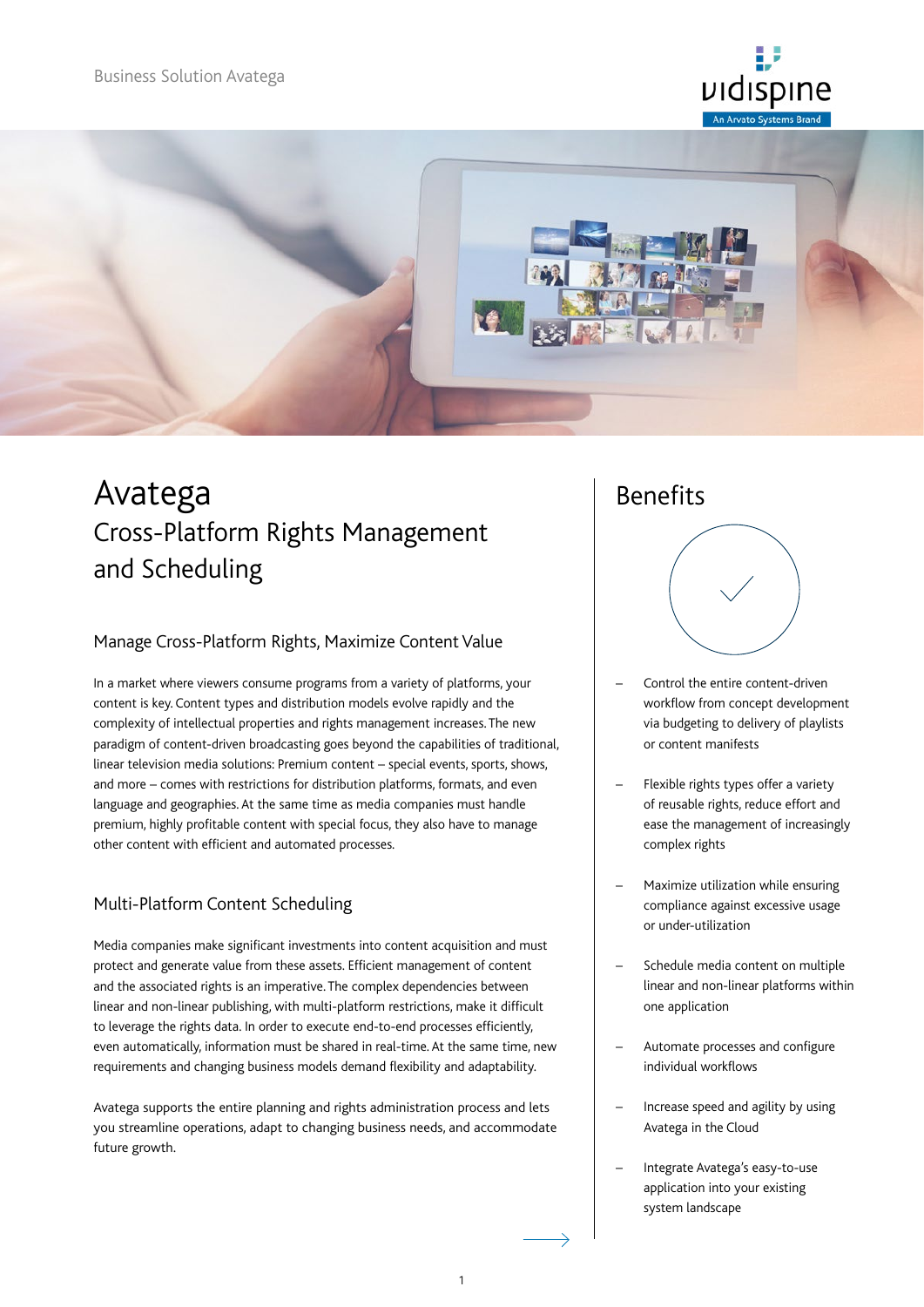**INTELLECTUAL PROPERTY RIGHTS & CONTRACTS MULTI-PLATFORM SCHEDULING WORKFLOW DEFINITION** DASHBOARD & REPORTING



## Key Facts

#### **Avatega IPM & Schedule**

- Manage multiple dimensions of rights parameters
- Flexible rights types
- Avails list for traceability and transparency
- Administer multi-platform license agreements
- Centralized content library for all types of media products
- Compliance checks for program rights and distribution limitations
- Extensive scheduling features for Longterm, Strategic and Event-level planning
- Manage linear and non-linear distribution with a single solution
- Automatic generation of catch-up rules triggered by linear scheduling
- Assign physical and digital material to multiple platforms
- Integrate with third-party Media Asset Management systems, such as Arvato Systems' VPMS

#### **Workflow**

- Integrated workflow engine and decision support
- Graphical design tool for setup of individual workflows

#### **Configuration, Interface & Integration**

- Highly configurable and customizable solution
- Integrated administration tool with role-based user access rights management
- Integration with Microsoft products such as Office, SharePoint, etc.
- Integration with third-party systems for Sales, Finance, MAM, Playout, etc.

### Integrated Solution for Rights Management - Linear and On Demand

Avatega is a highly accessible system for efficient management of linear and nonlinear contractual rights, intellectual properties and content schedules. It drives the entire workflow from content acquisition, through license administration, program planning, and material management, to content distribution while supporting a wide range of on-demand business models. Avatega also tracks related deliverables and financial data.

Elegant functions let user reuse schedules while handling program and schedule



changes quickly and effectively, even on short notice. The definition of preview and catch-up rules makes it easy to automate the non-linear scheduling process.

## Designed for Media Workflows

Clear workflows help to foster collaboration, communication and accountability. The system offers workflow support and transparent content/ rights tracking through all processes from acquisition through license administration, program planning, material management and content distribution.

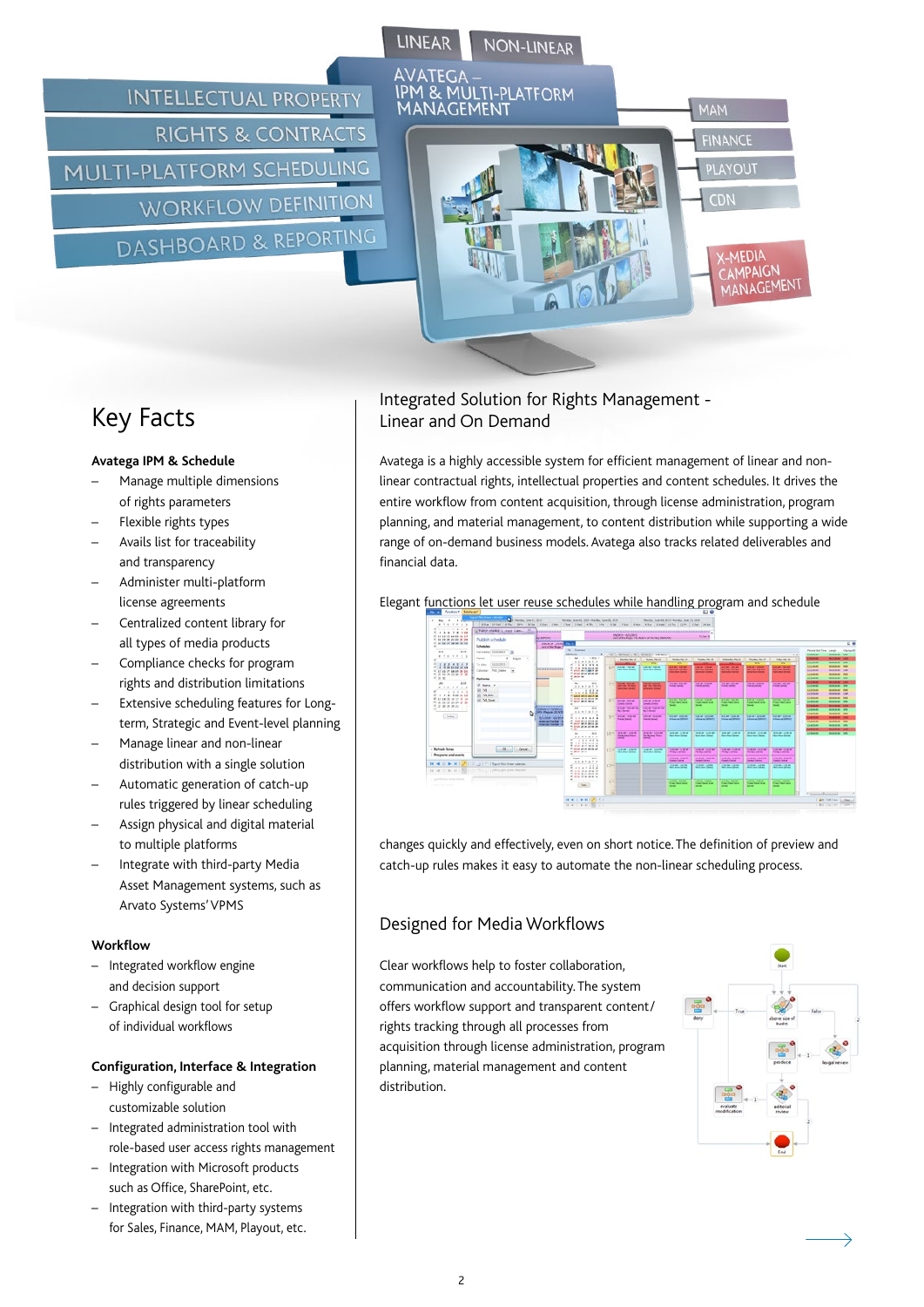

#### Dashboard and Reporting

Insight is the key to making the right business decisions. Different user groups require different levels of data and information and reporting skills vary between users. Avatega provides the functionality to prepare predefined dashboards for the regular business user and offers additional, extensive toolsets for super-users to do in-depth analysis on demand.



#### Benefit from Avatega in the Cloud

Avatega is also available in the Cloud. Instead of investing heavily in computing infrastructure, platforms and applications, you can "pay as you go" and consume the computing resources you need and only pay for actual usage. With the SaaS model, you can achieve lower variable costs and there is no need to plan for future infrastructure investments.

## Configurability & Customizability is Standard

Avatega is flexible enough to fit individual client needs. It is highly configurable and customers can adjust and adapt features to their specific processes. You many even customize, and develop any functionality yourself with developer access to source code and administrative system configuration.

# Business Intelligence



- Integrated & external reporting platforms (native integration with Microsoft SharePoint and Reporting Services)
- Reporting & analysis applicationwide and end user specific via native Microsoft Excel Power Pivot integration, SQL Server Report Builder and Avatega Cubes
- Make your own reports and dashboards with Microsoft PowerBI

 $\rightarrow$